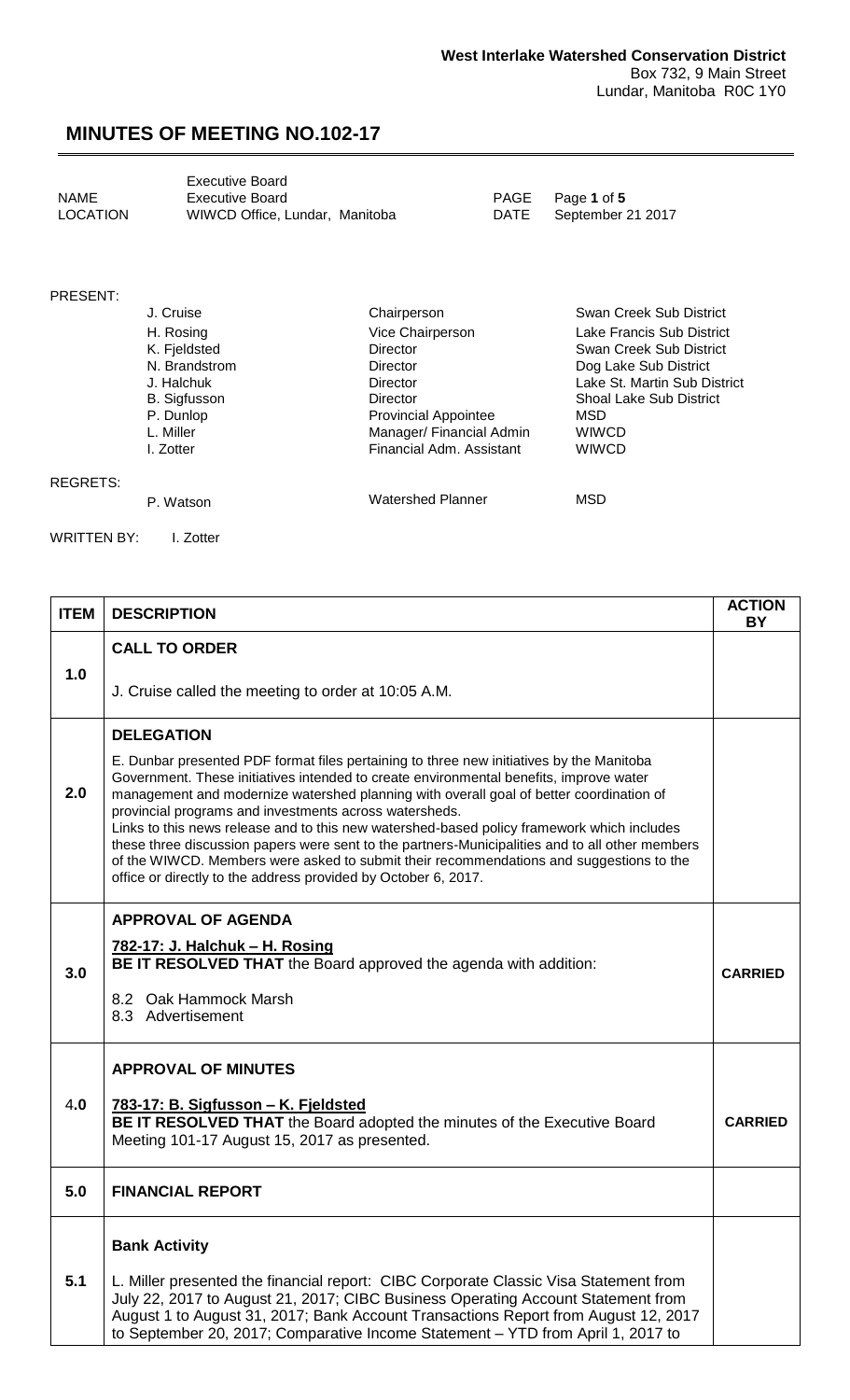<span id="page-1-0"></span>

| <b>NAME</b><br><b>LOCATION</b> |                           | <b>Executive Board</b><br><b>Executive Board</b><br>WIWCD Office, Lundar, Manitoba                                                                                                                                                                                                                                                                                                                                                                                                                                                                                    |  | PAGE<br>DATE | Page 2 of 5<br>September 21 2017                                                                                                                                                                                                                                      |                |
|--------------------------------|---------------------------|-----------------------------------------------------------------------------------------------------------------------------------------------------------------------------------------------------------------------------------------------------------------------------------------------------------------------------------------------------------------------------------------------------------------------------------------------------------------------------------------------------------------------------------------------------------------------|--|--------------|-----------------------------------------------------------------------------------------------------------------------------------------------------------------------------------------------------------------------------------------------------------------------|----------------|
|                                |                           | September 20, 2017; 2017-2018 Statement of Expenditures from April 1, 2017 to<br>September 20, 2017.<br>784-17: P. Dunlop - B. Sigfusson<br>3084 - 3103), L. Miller presented the financial report: L. Miller presented the financial<br>CIBC Business Operating Account Statement from August 1 to August 31, 2017; Bank<br>Account Transactions Report from August 12, 2017 to September 20, 2017;<br>Comparative Income Statement - YTD from April 1, 2017 to September 20, 2017.<br>2017-2018 Statement of Expenditures from April 1, 2017 to September 20, 2017. |  |              | BE IT RESOLVED THAT the Board approved the expenses of \$15,596.45 (cheques #<br>report: CIBC Corporate Classic Visa Statement from July 22, 2017 to August 21, 2017;                                                                                                 | <b>CARRIED</b> |
|                                |                           | <b>SUB DISTRICT RECOMMENDATIONS</b><br>Attendance of scheduled Sub District Meetings must be addressed at next annual<br>General Meeting in November of 2017.<br>at the RM Office in St. Laurent;                                                                                                                                                                                                                                                                                                                                                                     |  |              | Shoal Lake Sub District had a successful meeting on September 11, 2017 at 7:00 P.M.,                                                                                                                                                                                  |                |
|                                |                           | Lake St. Martin, Dog Lake, Lake Francis and Swan Creek Sub Districts had no quorum<br>to hold a meeting. General discussion took place at those venues.<br>The following recommendations were presented to the Board:<br>Members reviewed the 2018-2019 Operational Budget. Throughout the discussion the                                                                                                                                                                                                                                                             |  |              |                                                                                                                                                                                                                                                                       |                |
|                                |                           | following suggestions were made:<br>Weed control.                                                                                                                                                                                                                                                                                                                                                                                                                                                                                                                     |  |              |                                                                                                                                                                                                                                                                       |                |
| 6.0                            | through the office.       | Red Bartsia, Purple Loosestrife and Leafy Spurge continue to be problems. Leafy<br>putting the information on the website and by continuing to provide pamphlets                                                                                                                                                                                                                                                                                                                                                                                                      |  |              | Spurge is a local issue and there has been a ban on moving the old rail beds due to this.<br>RM's have weed inspectors. People should be advised to contact RM's when find these<br>weeds. Suggested that WIWCD should educate people to help identify these weeds by |                |
|                                |                           | The Board agreed that to provide information and educational services should be<br>primary goals for the WIWCD when it comes to Weed Control.                                                                                                                                                                                                                                                                                                                                                                                                                         |  |              |                                                                                                                                                                                                                                                                       |                |
|                                | <b>Bulrushes Program.</b> |                                                                                                                                                                                                                                                                                                                                                                                                                                                                                                                                                                       |  |              |                                                                                                                                                                                                                                                                       |                |
|                                |                           | Bulrushes continue to be a problem with concerns over the potential fire hazard in the<br>area. Representatives from the cattle producers, RMs of St. Laurent and Woodlands<br>and cottagers have met with MIT twice. It is beneficial to know what is going on and<br>understand MIT direction. Wild life, muskrat trapping, new carp gates being cleaned<br>and managed, high water and high winds are problematic.                                                                                                                                                 |  |              |                                                                                                                                                                                                                                                                       |                |
|                                | about 6 miles.            | It was suggested there should be a control burn at the N end of the marsh, an area of                                                                                                                                                                                                                                                                                                                                                                                                                                                                                 |  |              |                                                                                                                                                                                                                                                                       |                |
|                                |                           | EMO should be asked for potential disaster strategies.                                                                                                                                                                                                                                                                                                                                                                                                                                                                                                                |  |              |                                                                                                                                                                                                                                                                       |                |
|                                |                           | Members suggested RM's be contacted with regard to concerns about the potential<br>fire hazards and request that these concerns be passed on to EMO's                                                                                                                                                                                                                                                                                                                                                                                                                 |  |              |                                                                                                                                                                                                                                                                       |                |
|                                |                           | The Board discussed the topic and conclude that RM's are well aware about potential<br>fire hazards, however a Letter to the Sustainable Development may be reasonable.                                                                                                                                                                                                                                                                                                                                                                                               |  |              |                                                                                                                                                                                                                                                                       |                |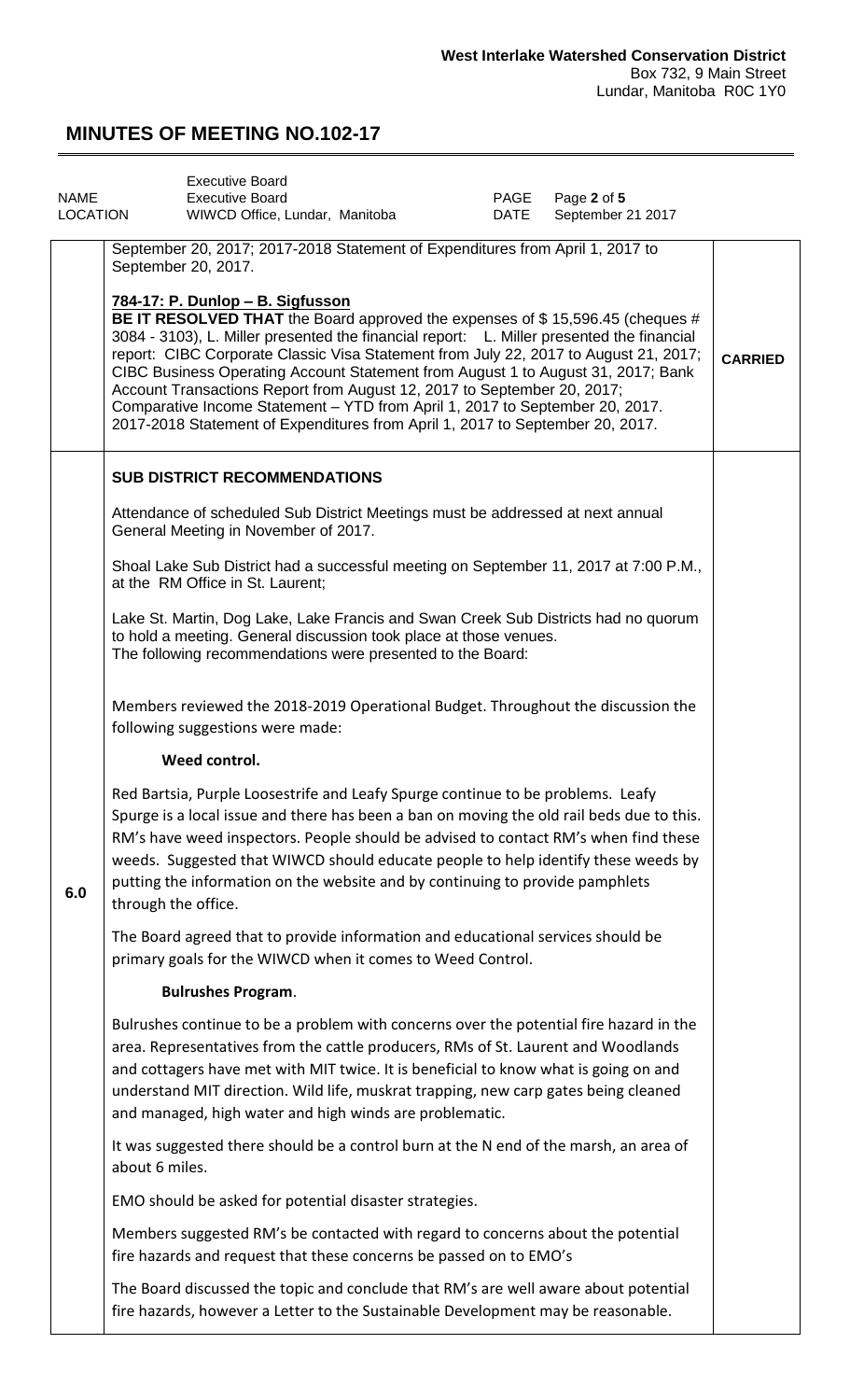<span id="page-2-0"></span>

| <b>NAME</b><br><b>LOCATION</b> |                                                                                                                              | <b>Executive Board</b><br><b>Executive Board</b><br>WIWCD Office, Lundar, Manitoba                                                                                                                                                                                |  | PAGE<br>DATE | Page 3 of 5<br>September 21 2017 |  |
|--------------------------------|------------------------------------------------------------------------------------------------------------------------------|-------------------------------------------------------------------------------------------------------------------------------------------------------------------------------------------------------------------------------------------------------------------|--|--------------|----------------------------------|--|
|                                |                                                                                                                              | <b>Debris</b>                                                                                                                                                                                                                                                     |  |              |                                  |  |
|                                |                                                                                                                              | As a result of the flood, there still is a debris problem. There has been no response<br>from the Province. It is up to the property owners. Crown should be responsible to<br>clean up Crown land.                                                               |  |              |                                  |  |
|                                | The Board discussed the possibility to organize a "Clean Up the Shoreline" day in the<br>community, based on volunteer help. |                                                                                                                                                                                                                                                                   |  |              |                                  |  |
|                                |                                                                                                                              | <b>Potential Program</b>                                                                                                                                                                                                                                          |  |              |                                  |  |
|                                |                                                                                                                              | Members recommended a program be added to assist in the replacement of fuel tanks<br>with above ground double wall tanks in the amount of \$500 - \$1,000.                                                                                                        |  |              |                                  |  |
|                                | Budget.                                                                                                                      | The Board supported the idea, the new program will be incorporated into next year's                                                                                                                                                                               |  |              |                                  |  |
|                                |                                                                                                                              | <b>Beaver Program</b>                                                                                                                                                                                                                                             |  |              |                                  |  |
|                                |                                                                                                                              | Members were advised that workshops were held in the RM of Grahamdale and RM of<br>Armstrong to encourage land owners to do their own trapping. It was suggested to<br>continue with the workshops.                                                               |  |              |                                  |  |
|                                |                                                                                                                              | The Board supported the idea to provide another workshop to public. Perhaps, one full<br>day workshop can be set up where information will be provided on how to trap<br>beavers and predators.                                                                   |  |              |                                  |  |
|                                |                                                                                                                              |                                                                                                                                                                                                                                                                   |  |              |                                  |  |
| 7.0                            | <b>OLD BUSINESS</b>                                                                                                          |                                                                                                                                                                                                                                                                   |  |              |                                  |  |
| 7.1                            | Tabled                                                                                                                       | Integrated Watershed Management plan (IWMP)                                                                                                                                                                                                                       |  |              |                                  |  |
|                                |                                                                                                                              | <b>Winter Watering System Applications</b>                                                                                                                                                                                                                        |  |              |                                  |  |
| 7.2                            | received yet.<br>previous 4 years.                                                                                           | Two pending projects from 2016-2017 fiscal year are completed, bills have not been<br>New application submitted. The Board decided to delay the approval of this project till<br>next month, the applicant had received funding from the WIWCD three times in the |  |              |                                  |  |
|                                |                                                                                                                              |                                                                                                                                                                                                                                                                   |  |              |                                  |  |
| 7.3                            | <b>Copier</b>                                                                                                                | Tabled to the next Executive Meeting                                                                                                                                                                                                                              |  |              |                                  |  |
|                                | <b>Hatchery Drain</b>                                                                                                        |                                                                                                                                                                                                                                                                   |  |              |                                  |  |
| 7.4                            |                                                                                                                              | More information needed, pertaining to installation of spawning shoals at different points<br>on Hatchery Drain. L. Miller to contact M. Lowdon regarding the most valuable locations.                                                                            |  |              |                                  |  |
| 7.5                            | <b>Well Sealing</b>                                                                                                          |                                                                                                                                                                                                                                                                   |  |              |                                  |  |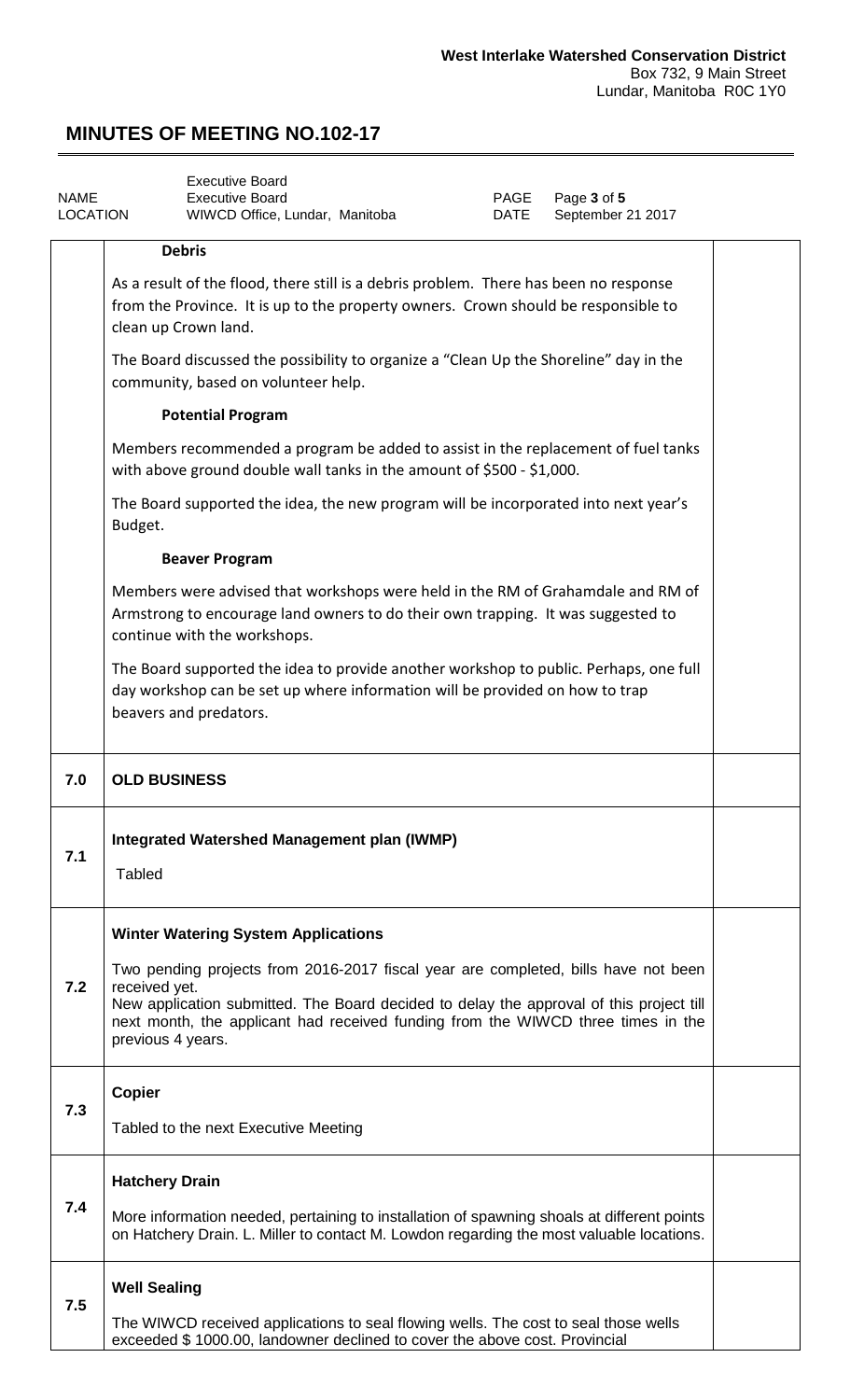<span id="page-3-0"></span>

| <b>NAME</b><br><b>LOCATION</b> | <b>Executive Board</b><br><b>Executive Board</b><br>PAGE<br>Page 4 of 5<br>WIWCD Office, Lundar, Manitoba<br>September 21 2017<br>DATE                                                                                      |  |
|--------------------------------|-----------------------------------------------------------------------------------------------------------------------------------------------------------------------------------------------------------------------------|--|
|                                | representative contacted the landowner regarding these wells. Provincial<br>Representative is communicating with Landowner.                                                                                                 |  |
| 7.6                            | <b>Spawning Shoals</b><br>Letter from the RM of Woodlands has not been received yet.<br>Tabled to the next Executive meeting                                                                                                |  |
| 8.0                            | <b>NEW BUSINESS</b>                                                                                                                                                                                                         |  |
| 8.1                            | <b>New Programs</b><br>Staff to develop Fuel Tank Replacement Program, where the WIWCD can provide<br>financial assistance (in the range of \$500.00 - \$1000.00) to landowners to purchase and<br>install a new Fuel Tank. |  |
| 8.2                            | <b>Oak Hammock Marsh</b><br>The Oak Hammock Marsh Programming presented to the Board. Staff to contact the Oak<br>Hammock Marsh representatives to edit offered list of presentations, leaving only science<br>oriented.    |  |
| 8.3                            | <b>Advertisement</b><br>The WIWCD approached by the Express Weekly News to place an advertisement for the<br>Lundar Goose Shoot Event. The Board decided to place same size advertisement as last<br>year.                  |  |
| 9.0                            | <b>REPORTS</b>                                                                                                                                                                                                              |  |
| 9.1                            | Chairperson<br>N/A                                                                                                                                                                                                          |  |
| 9.2                            | <b>MCDA Rep Report</b><br>H. Rosing presented brief verbal update                                                                                                                                                           |  |
| 9.3                            | <b>Manager Report</b><br>Manager updated the Board on the current activities of the West Interlake Watershed<br><b>Conservation District.</b>                                                                               |  |
| 9.4                            | <b>Watershed Planner</b><br>Report is on file at the office                                                                                                                                                                 |  |
| 10.0                           | <b>IN CAMERA DISCUSSION</b><br>N/A                                                                                                                                                                                          |  |